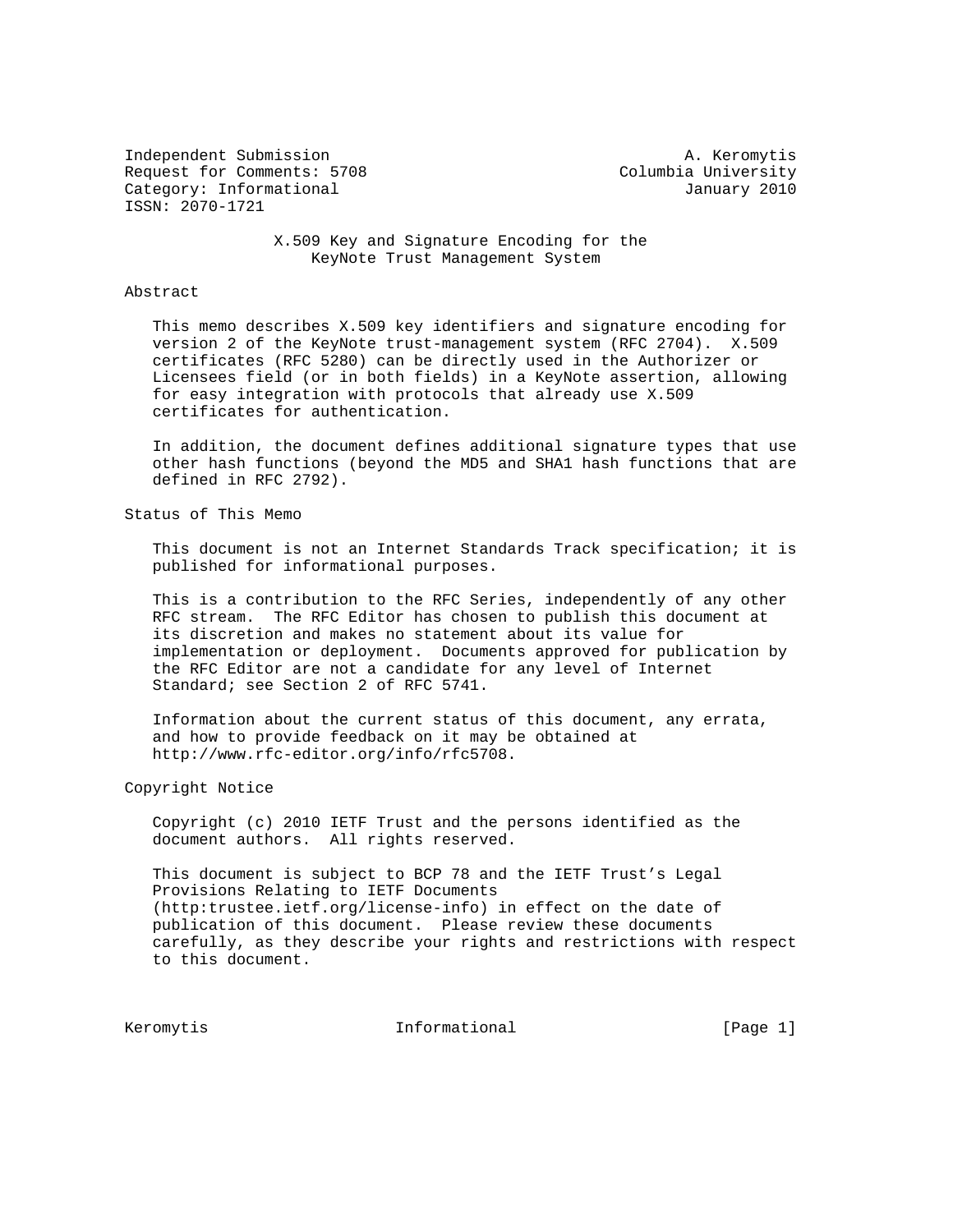## 1. Introduction

 KeyNote is a simple and flexible trust-management system designed to work well for a variety of large- and small-scale, Internet-based applications. It provides a single, unified language for both local policies and credentials. KeyNote policies and credentials, called 'assertions', contain predicates that describe the trusted actions permitted by the holders of specific public keys. KeyNote assertions are essentially small, highly structured programs. A signed assertion, which can be sent over an untrusted network, is also called a 'credential assertion'. Credential assertions, which also serve the role of certificates, have the same syntax as policy assertions but are also signed by the principal delegating the trust. Note that only one principal may sign a credential assertion, but trust may be delegated to multiple principals. The credential assertion may delegate trust to each of these principals separately or to groups of principals required to act together. For more details on KeyNote, see [KEYNOTE]. This document assumes reader familiarity with the KeyNote system.

 Cryptographic keys may be used in KeyNote to identify principals. To facilitate interoperation between different implementations and to allow for maximal flexibility, keys must be converted to a normalized canonical form (dependent on the public key algorithm used) for the purposes of any internal comparisons between keys. For example, an RSA key may be encoded in base64 [RFC4648] ASCII in one credential and in hexadecimal ASCII in another. A KeyNote implementation must internally convert the two encodings to a normalized form that allows for comparison between them. Furthermore, the internal structure of an encoded key must be known for an implementation to correctly decode it. [RFC2792] describes the RSA and DSA (Digital Signature Algorithm) key identifier and signature encodings for use in KeyNote assertions. This document specifies a new key identifier, allowing X.509 certificates [RFC5280] to be used as a key substitute wherever an RSA or DSA key may be used in KeyNote. Specifically, KeyNote will use the key associated with the subject of an X.509 certificate. In addition, this document defines a corresponding signature encoding, to be used in conjunction with X.509 key identifiers. Finally, this document defines new signature encodings that use new hash functions beyond the MD5 and SHA1 functions defined in RFC 2792, and which in recent years have been found to be vulnerable to attack.

## 1.1. Conventions

 The key words "MUST", "MUST NOT", "REQUIRED", "SHALL", "SHALL NOT", "SHOULD", "SHOULD NOT", "RECOMMENDED", "MAY", and "OPTIONAL" in this document are to be interpreted as described in RFC 2119 [RFC2119].

Keromytis 1nformational [Page 2]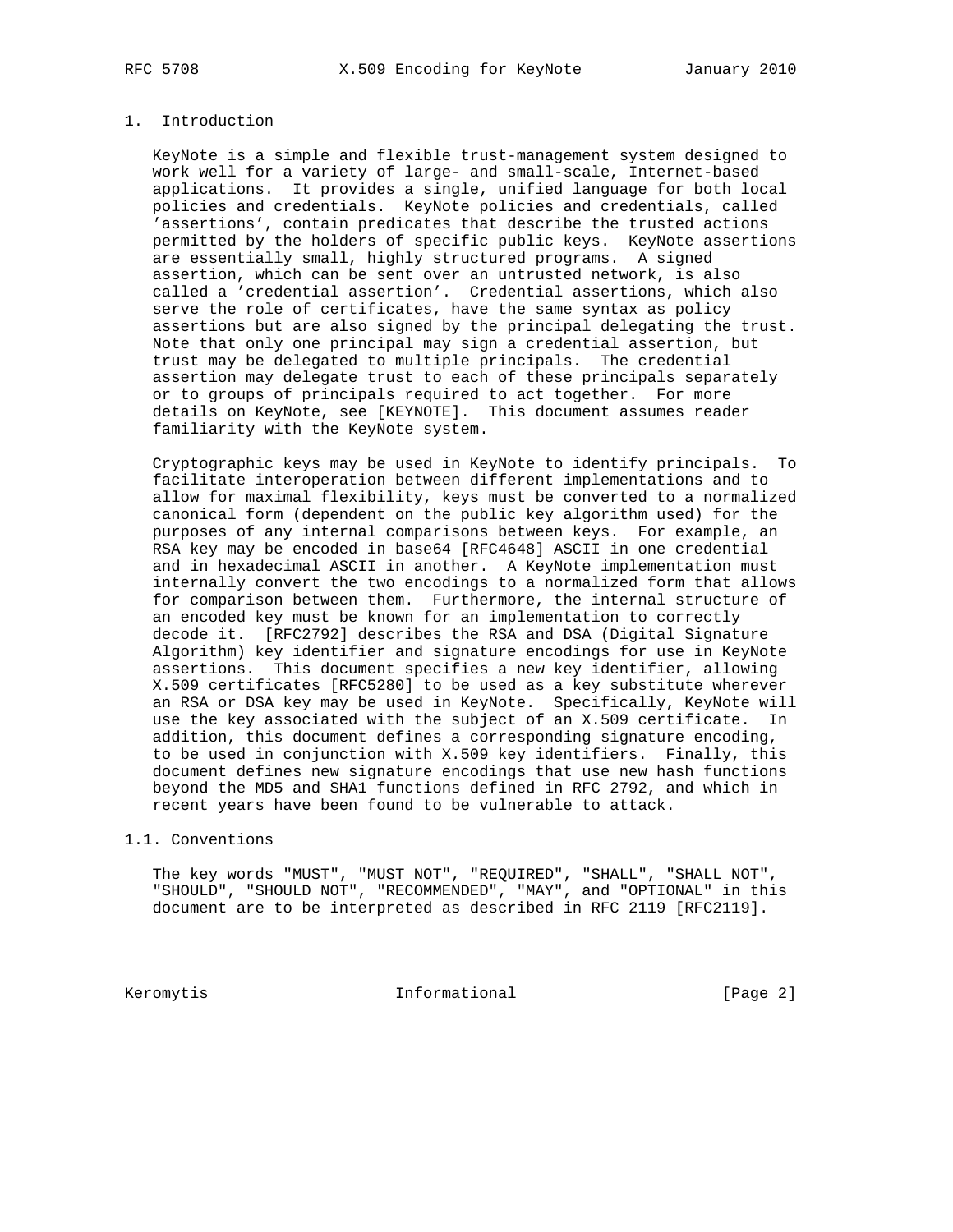2. X.509 Key Identifier Encoding

 X.509 key identifiers in KeyNote are encoded as an ASN1 Distinguished Encoding Rules (DER) encoding of the whole X.509 certificate, as defined in Section 4 of [RFC5280].

 For use in KeyNote credentials, the ASN1 DER-encoded object is then ASCII-encoded (e.g., as a string of hex digits or base64 characters).

 X.509 keys encoded in this way in KeyNote must be identified by the "x509-XXX:" algorithm name, where XXX is an ASCII encoding ("hex" or "base64"). Other ASCII encoding schemes may be defined in the future.

3. X.509 Key Identifier Normalized Forms

 For comparison purposes, the Subject public key in X.509 certificates is used in the normalized form described in Section 2 of [RFC2792]. The resulting RSA or DSA key is then used for comparing, per [RFC2792]. All X.509 key comparisons in KeyNote occur between normalized forms. Note that this allows for comparison between a directly encoded RSA or DSA key (as specified in RFC 2792) and the same key when contained in an X.509 certificate.

4. X.509 Signature Computation and Encoding

 X.509 key identifier signatures are defined for historical reasons. Implementers are encouraged to use the RSA- or DSA-based signature encodings instead.

 X.509 key identifier signatures in KeyNote are identical to RSA- or DSA-based signatures [RFC2792]. The only difference is that the public key corresponding to the private key that generated the signatures is encoded in an X.509 certificate in the Authorizer field of the signed credential assertion. However, an RSA- or DSA-based signature encoding (depending on the Subject key contained in the X.509 certificate itself) may be used instead.

 X.509 key identifier signatures in KeyNote are computed over the assertion body (starting from the beginning of the first keyword, up to and including the newline character immediately before the "Signature:" keyword) and the signature algorithm name (including the trailing colon character, e.g., "sig-x509-sha512-base64:")

 X.509 key identifier signatures are encoded as an ASN1 OCTET STRING object, containing the signature value.

Keromytis 1nformational [Page 3]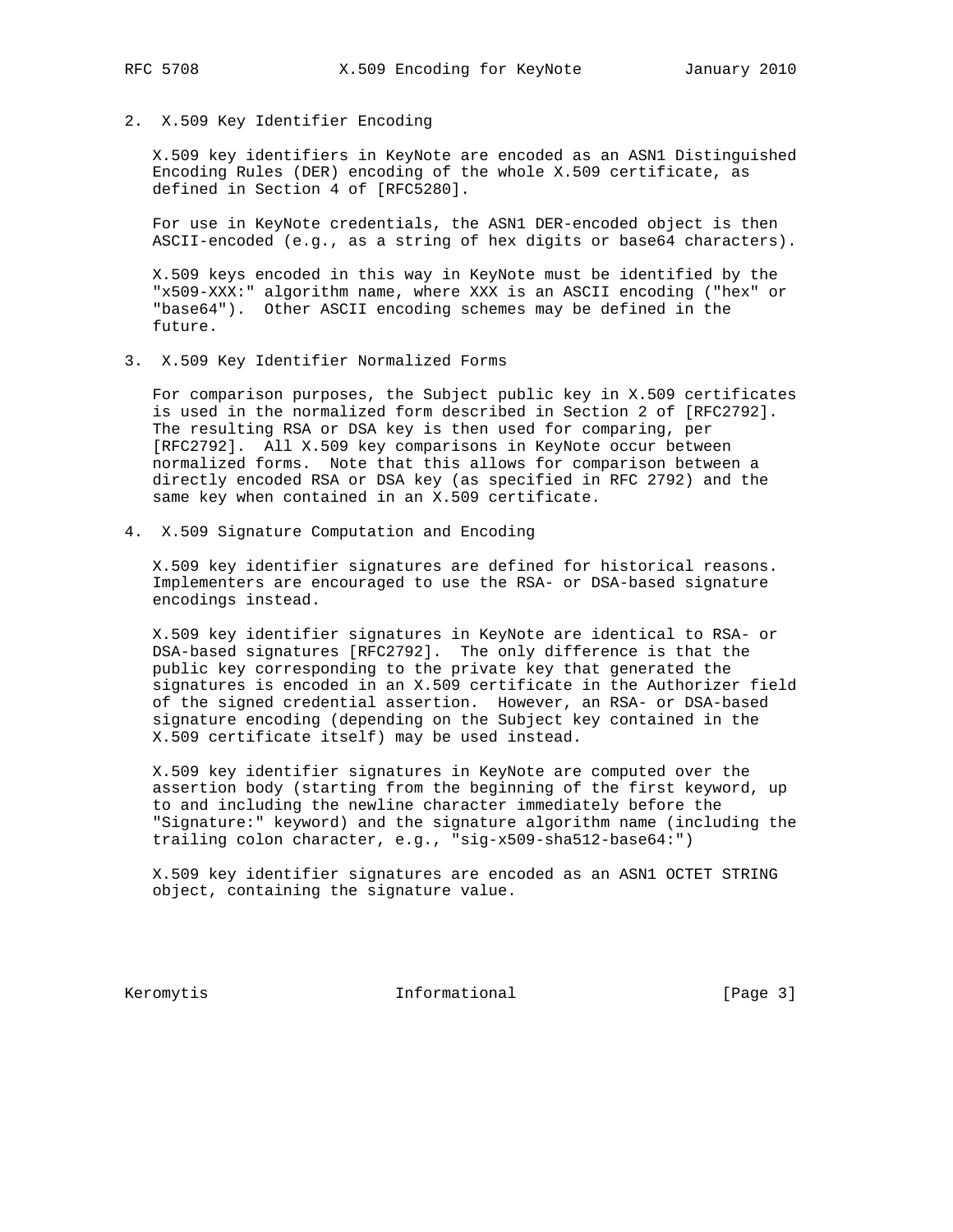For use in KeyNote credentials, the ASN1 OCTET STRING is then ASCII encoded (as a string of hex digits or base64 characters).

 X.509 key identifier signatures encoded in this way in KeyNote must be identified by the "sig-x509-XXX-YYY:" algorithm name, where XXX is a hash function name (see Section 5 and Section 7 of this document) and YYY is an ASCII encoding ("hex" or "base64").

5. Hash Functions For RSA, DSA, and X.509 Key Identifier Signatures

 For historical reasons (backward compatibility), X.509 key identifier signatures SHOULD support SHA1 as the hash function, using the "sha1" keyword. In addition, SHA256, SHA512, and RIPEMD160 ([SHA256+], [SHA2-2], [RIPEMD-160]) signatures MUST be supported for use with X.509 key identifier signatures, by using the "sha256", "sha512", and "ripemd160" keywords, respectively (see Section 7).

 In addition, SHA256, SHA512, and RIPEMD160 signature identifiers are defined for RSA signatures, using the "sha256", "sha512", and "ripemd160" keywords, respectively (see Section 7).

6. Security Considerations

 This document discusses the format of X.509 keys and signatures as used in KeyNote. The security of KeyNote credentials utilizing such keys and credentials is directly dependent on the strength of the related public key algorithms. On the security of KeyNote itself, see [KEYNOTE]. Furthermore, it is the responsibility of the application developer to ensure that X.509 certificates are valid (signed by a trusted authority, not expired, and not revoked).

 The use of SHA1 as part of signatures and key identifiers is discouraged, because of the various weaknesses in the algorithm that have been identified in recent years.

7. IANA Considerations

 Per [RFC2792], IANA has provided a registry of reserved algorithm identifiers. The following are reserved by this document as KeyNote public key format identifiers:

 - "x509-hex" - "x509-base64"

 The following are reserved by this document as KeyNote signature algorithm identifiers:

Keromytis 1nformational [Page 4]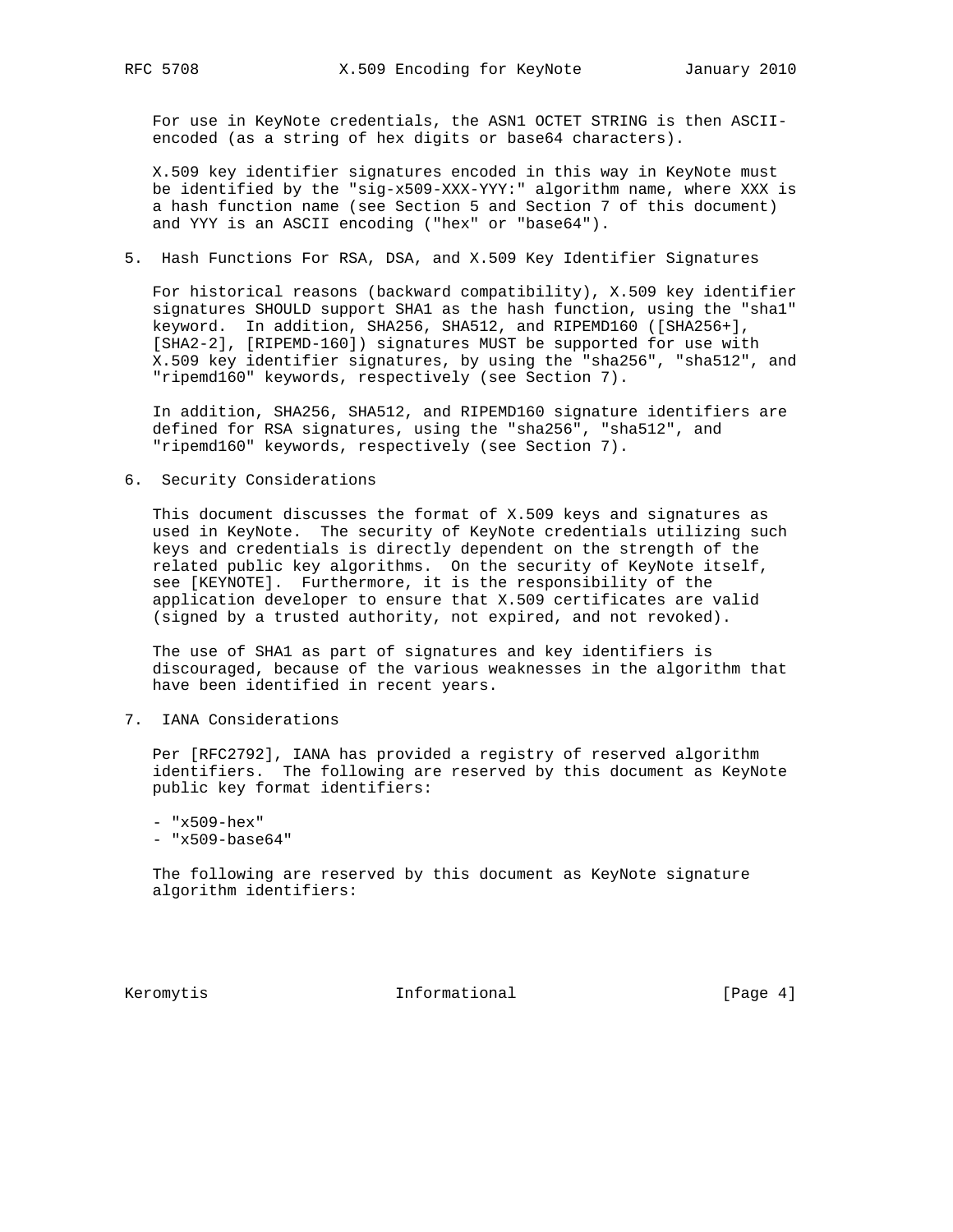- "sig-x509-sha1-hex"
- "sig-x509-sha1-base64"
- "sig-x509-sha256-hex"
- "sig-x509-sha256-base64"
- "sig-x509-sha512-hex"
- "sig-x509-sha512-base64"
- "sig-x509-ripemd160-hex"
- "sig-x509-ripemd160-base64"
- "sig-rsa-sha256-hex"
- "sig-rsa-sha256-base64"
- "sig-rsa-sha512-hex"
- "sig-rsa-sha512-base64"
- "sig-rsa-ripemd160-hex"
- "sig-rsa-ripemd160-base64"

 Note that the double quotes are not part of the algorithm identifiers.

- 8. References
- 8.1. Normative References
	- [SHA256+] Eastlake 3rd, D. and T. Hansen, "US Secure Hash Algorithms (SHA and HMAC-SHA)", RFC 4634, July 2006.
	- [RFC2119] Bradner, S., "Key words for use in RFCs to Indicate Requirement Levels", BCP 14, RFC 2119, March 1997.
	- [RFC5280] Cooper, D., Santesson, S., Farrell, S., Boeyen, S., Housley, R., and W. Polk, "Internet X.509 Public Key Infrastructure Certificate and Certificate Revocation List (CRL) Profile", RFC 5280, May 2008.

## 8.2. Informative References

- [KEYNOTE] Blaze, M., Feigenbaum, J., Ioannidis, J., and A. Keromytis, "The KeyNote Trust-Management System Version 2", RFC 2704, September 1999.
- [RFC2792] Blaze, M., Ioannidis, J., and A. Keromytis, "DSA and RSA Key and Signature Encoding for the KeyNote Trust Management System", RFC 2792, March 2000.
- [RFC4648] Josefsson, S., "The Base16, Base32, and Base64 Data Encodings", RFC 4648, October 2006.

Keromytis **Informational Informational** [Page 5]